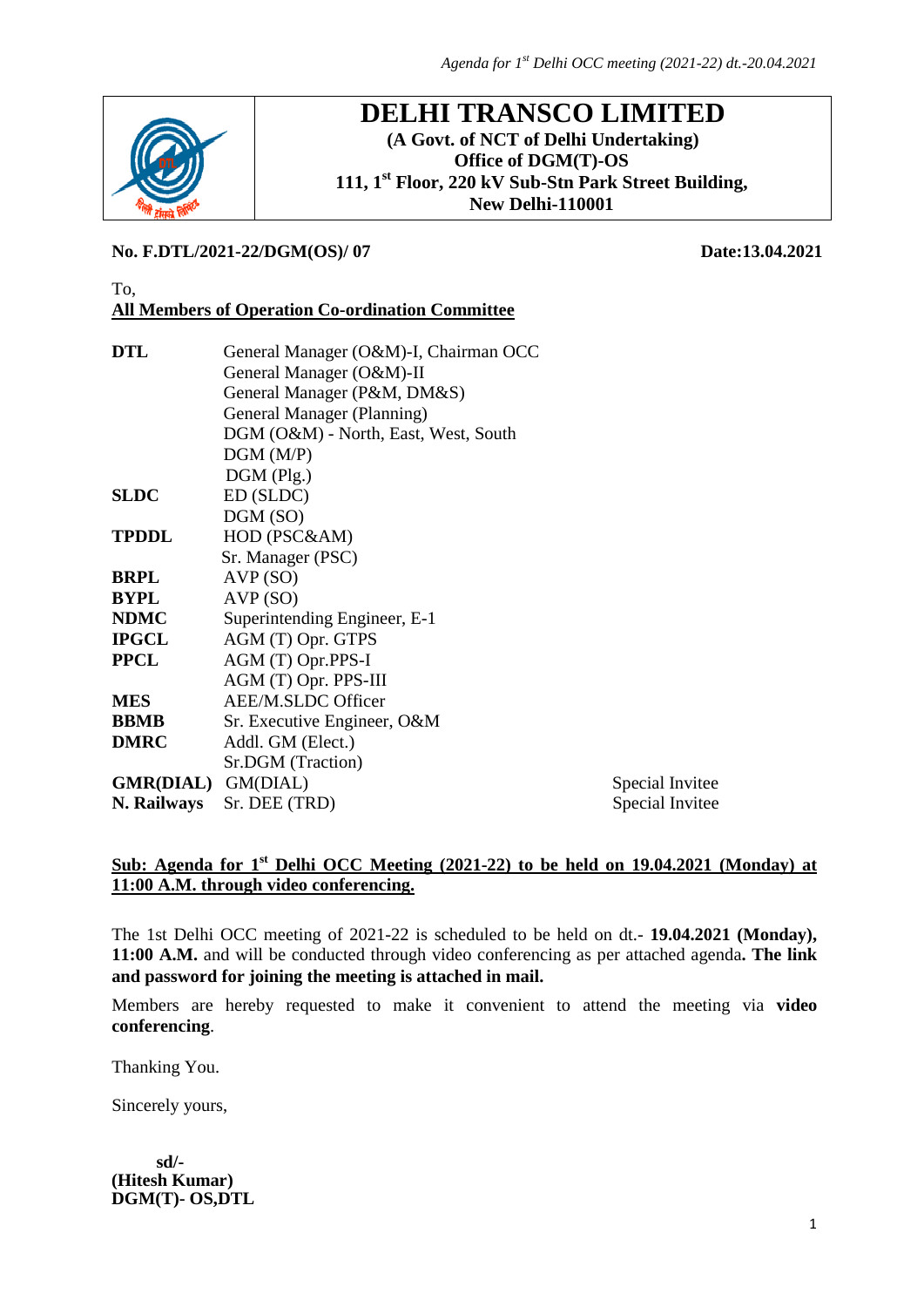# **DELHI TRANSCO LIMITED**

(Regd. Office: Shakti Sadan, Kotla Road, New Delhi-110002)

#### **AGENDA FOR DELHI OCC MEETING NO. 01/2021-22**

| Date         | $\mathbf{r}$         | 19.04.2021                            |
|--------------|----------------------|---------------------------------------|
| <b>Time</b>  | $\ddot{\phantom{1}}$ | 11:00 AM                              |
| <b>Venue</b> | $\mathbf{L}$         | Via Video conferencing                |
|              |                      | In O/o-GM(O&M)-I, Delhi Transco Ltd., |
|              |                      | 220 kV Sub-Stn Park Street Building,  |
|              |                      | New Delhi-110001                      |

# **1. Confirmation of minutes of 11th Delhi OCC meeting (2020-21) held on dated 17.03.2021.**

The 11th Delhi OCC meeting (2020-21) was held on 17.03.2021 through video conferencing in accordance with the agenda circulated vide letter dt: 12.03.2021. Minutes of the aforesaid OCC meeting were issued on 22.03.2021 and the same was also uploaded on the DTL website.

### **DTL Agenda:**

#### **2.1 Proposed planned shutdowns of DTL for the month of May-2021.**

DTL proposed planned shutdowns for the month of May-2021 (Annexure-I).

#### **(OCC may deliberate)**

#### **2.2 Requirement of shutdown by NCRTC on 220kV Transmission Line from Maharani Bagh to Sarita Vihar and Pragati to Sarita Vihar.**

In 11<sup>th</sup> Delhi OCC meeting dt:17.03.2021, subjected shutdowns were discussed and approved from 01.04.2021 to 12.04.2021 with one of the conditions is that "*During shutdown of M.Bagh to Lodhi road 220 kV ckts I & II, one Ckt of 220 kV M. Bagh-Lodhi Road must be charged on ERS & maintain the continuous supply to 220 kV Lodhi Road. The arrangement of ERS shall be made by NCRTC. NCRTC also assure both ckts will be restored within 02 hours in case of any exigency"*. The shutdowns of Maharani Bagh to Lodhi road was approved for 03.04.2021 to 08.04.2021.

NCRTC informed that, the all approved shutdowns could not be availed due to nonavailability of ERS.

Now NCRTC vide letter dated:05.04.2021 addressed to GM (O&M)-I/ Chairman (OCC), intimated that due to unavailability of ERS structure "*as a back up arrangement NCRTC have*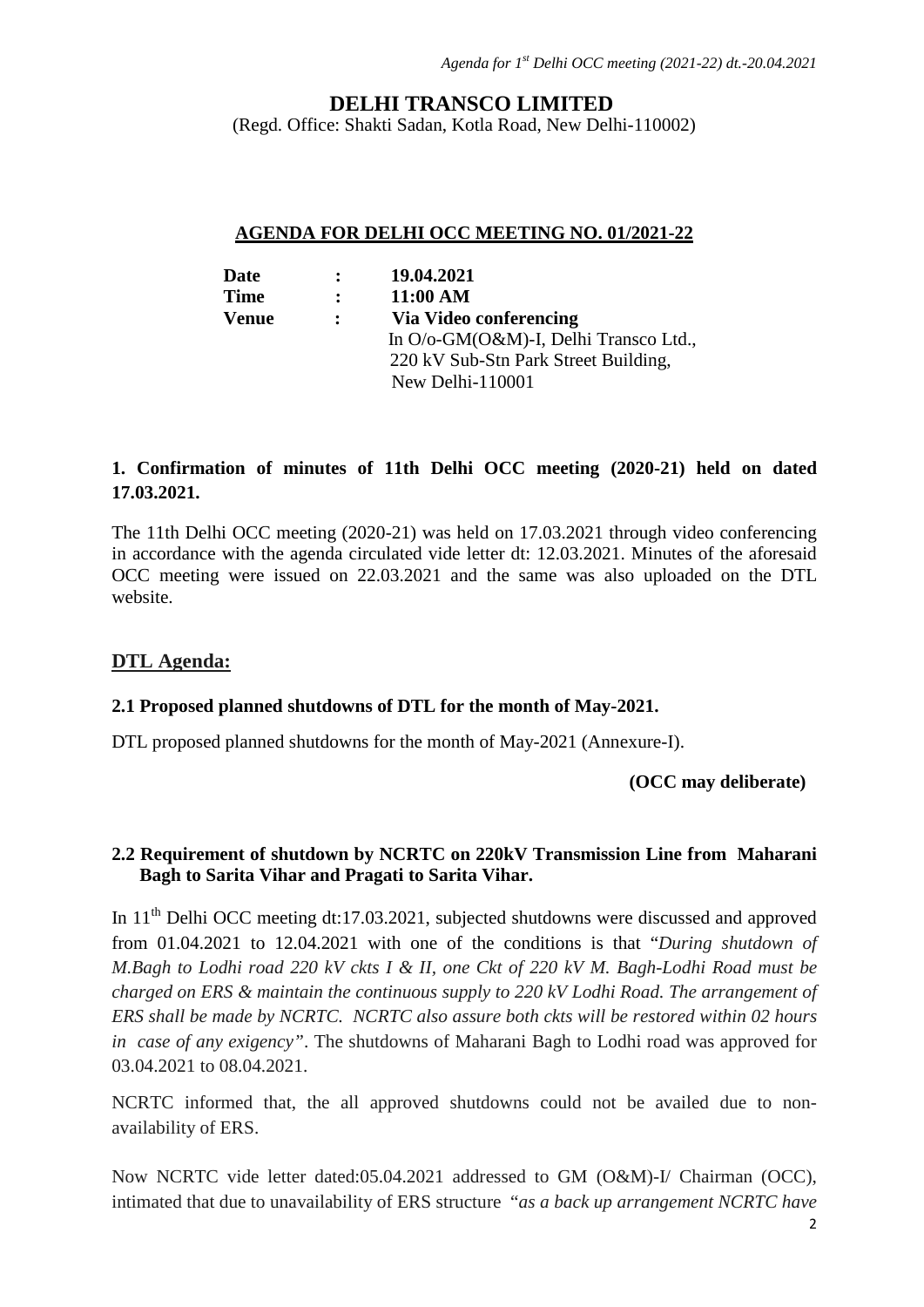*sought the opinion of the expert and there is a technique available for stringing/ destringing of the conductor without taking the shutdown of 220 kV circuit No-1 and No-2 of Maharani Bagh – Lodhi road Line. This technique is called HOTLINE TECHNIQUE.*

To perform this work NCRTC requested to allow the below shutdowns:

| <b>SN</b> | <b>Transmission Line</b>                       | <b>Shutdown Period</b> |
|-----------|------------------------------------------------|------------------------|
|           | 220kV Maharani Bagh to Sarita Vihar Ckt        | 22.04.21 to 28.04.21.  |
|           | 220kV Pragati/IP Extension to Sarita Vihar Ckt | 29.04.21 to 05.05.21   |

#### **(OCC may deliberate)**

#### **3. Long/recent Outage/breakdown of elements in Delhi power system.**

Members may update the latest status of following Long/Recent Outage/Breakdowns of elements in the Delhi Power system as under:

| S.N | <b>Element's Name</b>                                                       | <b>DISCOM</b><br>/DTL | Date and<br>Time of<br>outage | Status of<br>outage<br>on<br><b>as</b><br>12.04.2021       |
|-----|-----------------------------------------------------------------------------|-----------------------|-------------------------------|------------------------------------------------------------|
| 1.  | 33kV LODHI ROAD -<br>NEHRU STADIUM CKT.                                     | <b>BRPL</b>           | 08.04.2021                    | <b>CABLE END BOX FAULTY</b>                                |
| 2.  | 66kV<br><b>PPK</b><br>$-HI$<br>PASCHIM VIHAR CKT.                           | <b>BRPL</b>           | 02.04.2021                    | 'B' PH. SINGLE<br><b>CABLE</b><br><b>FAULTY</b>            |
| 3.  | <b>33kV JAHANGIRPURI</b><br><b>CKT - 220 kV S/S</b><br><b>SHALIMAR BAGH</b> | <b>TPDDL</b>          | 01.03.2021                    | <b>CABLE FAULTY</b>                                        |
| 4.  | 66kV ROHINI -I<br>PITAMPURA - II CKT.-I                                     | <b>TPDDL</b>          | 15.03.2021                    | ALL PH. CABLE FAULTY                                       |
| 5.  | 66kV DHEERPUR<br><b>JAHANGIRPURI CKT.-I</b>                                 | <b>TPDDL</b>          | 04.04.2021                    | <b>RPH. CABLE FAULTY</b>                                   |
| 6.  | <b>REWARI</b><br><b>LINE</b><br>66kV<br>CKT - 220kV S/S PPK-I               | <b>TPDDL</b>          | 06.04.2021                    | 'R'PH. CABLE FAULTY                                        |
| 7.  | 33kV BAY - 16 (IP -<br><b>NIRMAN BHAWAN)</b>                                | <b>NDMC</b>           | 25.03.2021                    | 'R'<br>'B'<br>PH.<br>$\&$<br><b>CABLE</b><br><b>FAULTY</b> |
| 8.  | 220 kV NAJAFGARH S/S:<br><b>66kV CAPACITOR</b><br>BANK $-1,2$ and 3         | <b>DTL</b>            | 01.10.2020,<br>09.10.2020     | <b>SHUTDOWN FOR</b><br>AUGMENTATION WORK.                  |
| 9.  | 400kV BAWANA<br>315MVA ICT-II                                               | <b>DTL</b>            | 30.03.2021                    | 315MVA ICT-II CAUGHT<br>FIRE AND DAMAGED.                  |